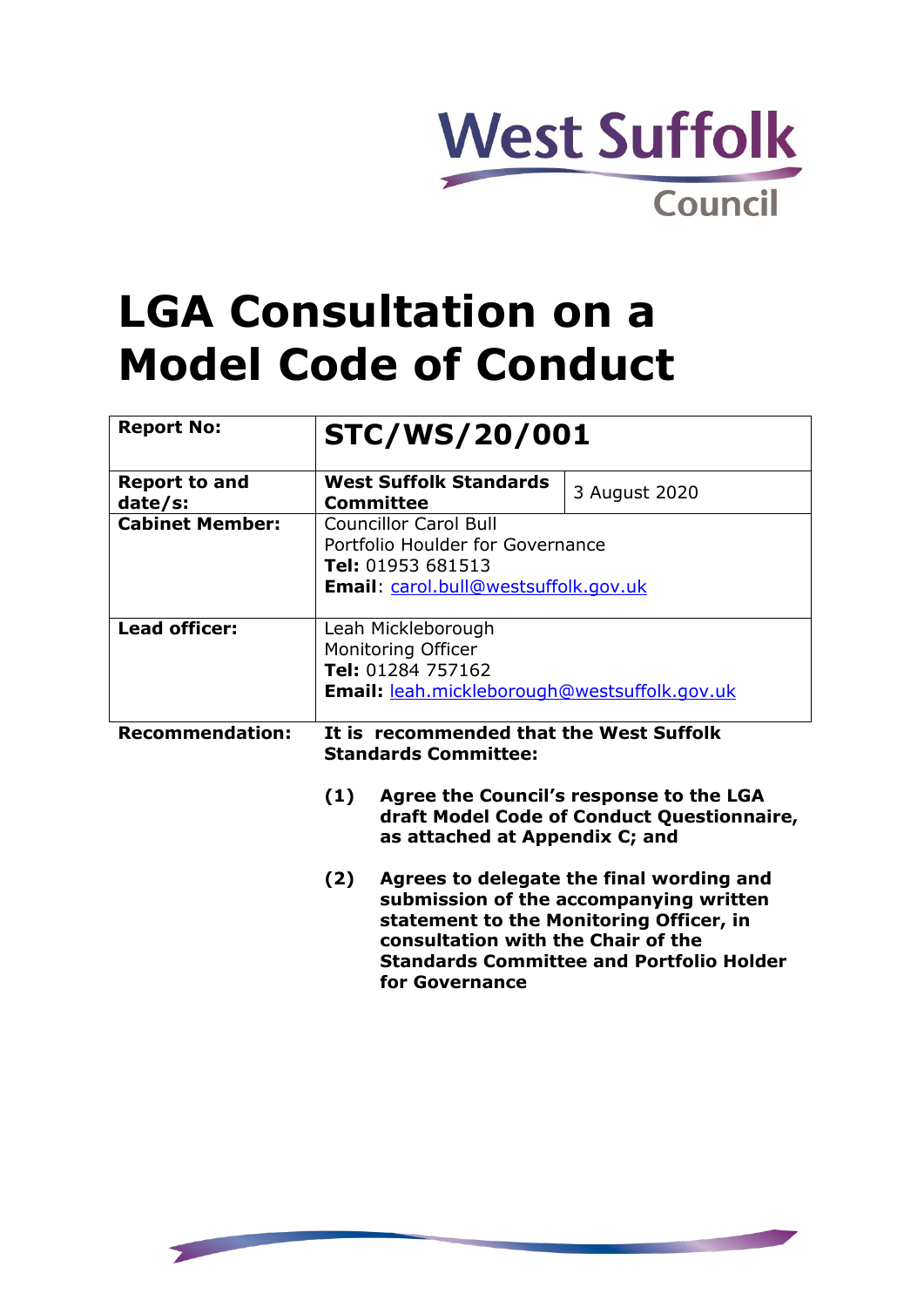### **1. Context**

- 1.1 Each local authority, whether a Parish or Town Council, a District Council or the County Council is required to adopt a Code of Conduct that is based upon the Nolan Principles. Across Suffolk, authorities at all levels have worked together to agree a single Code for Councillors (see Appendix A), meaning that the public can expect the same levels of behaviour from their elected representatives, and for Councillors there are the same standards regardless of which organisation you are part of.
- 1.2 If it is believed that a Parish, Town or District Councillor has breached the Code of Conduct then we are obligated to review the complaint and determine whether or not a breach has occurred, making any recommendations on further action that should be taken.
- 1.3 In January 2019, the Committee for Standards in Public Life (CSPL) concluded a review into ethical standards in Local Government. The Committee concluded that whilst the majority of Councillors maintained the high standards of conduct that the public would expect, this was not universal and there was clear evidence of misconduct by some Councillors, which required greater and more robust safeguards to strengthen the local system to manage conduct.
- 1.4 As part of its review, the Committee made a wide-ranging set of recommendations. This included a number of proposals in respect of the existing legislative framework, as well as a recommendation that the Local Government Association (LGA) should seek to recommend a model Code of Conduct across authorities, which, if adopted, would help ensure consistency for both Councillors and the public in terms of what was expected from elected representatives.
- 1.5 At present, it is not clear when the Government will respond to the CSPL's report. One of the key issues with the current standards regime is the lack of sanctions, meaning that where there are serious examples of misconduct, the Council has very limited ability to address these; for example, we do not have the legal ability to suspend or remove Councillors.
- 1.6 In the meantime, the Local Government Association (LGA) have considered it necessary to push forward with proposals for a model Code, to apply across all sectors of local government. This is in part due to the concerns raised by the CSPL, but also because of growing concerns in relation to levels of civility in public life, and the increasing levels of harassment and abuse directed towards Councillors. It is important to emphasise that whilst a code can set out model behaviours and expectations that are placed on Councillors, it has to operate within the established legal framework.
- 1.7 It should be noted that once the LGA issues a final Code of Conduct, it will then be for the Council to determine whether it wishes to adopt the Code proposed by the LGA, or an alternative version. It is anticipated that there would be a strong desire, as before, to work on a collective basis across Suffolk.

**THE PERSONAL PRO**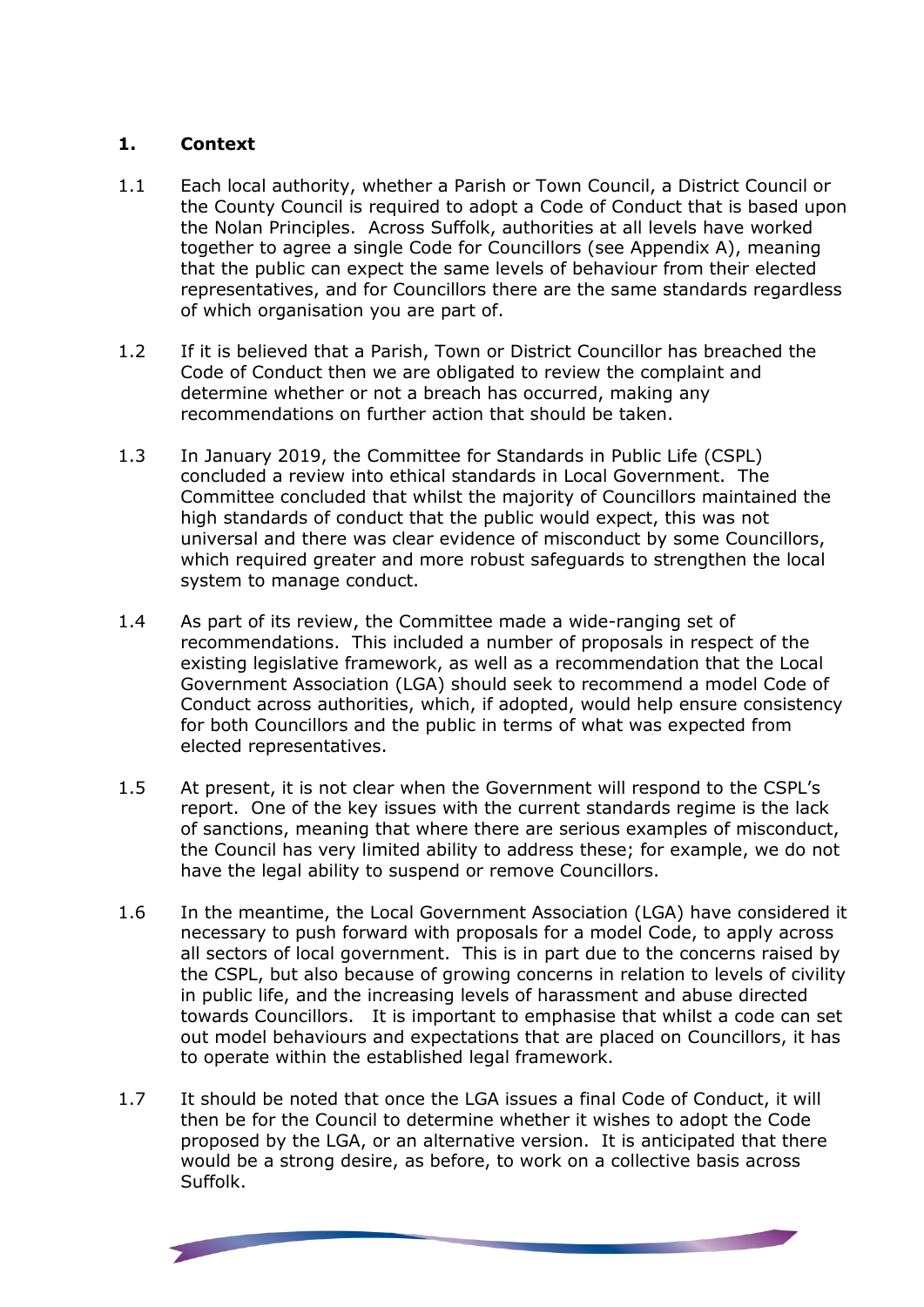## **2. The Proposed Model Code of Conduct**

- 2.1 In June, the LGA commenced consultation on a draft Code of Conduct. Prior to doing so, the LGA had undertaken research and held a series of consultation events, to which the Monitoring Officer was invited to contribute. In addition, the Monitoring Officer has attended a webinar with representatives from Lawyers in Local Government, the Association of Democratic Services Officers, and the Society of Local Council Clerks. The Monitoring Officer, Portfolio Holder for Governance and Chair of the Standards Committee have also been invited to a webinar hosted by the LGA on 29 July and will verbally update the Standards Committee with any additional feedback.
- 2.2 The Consultation invites interested parties a series of questions to answer in respect of the draft model Code (a copy has been provided at Appendix B). Discussion between Monitoring Officers within Suffolk has indicated concern that the questions do not adequately address some of the concerns with the Model Code, and it is expected that authorities will accompany the questions with a written submission.
- 2.3 In order to support the Council's response, the Monitoring Officer held a briefing event for members in July. This was recorded and has been made available for members to view if they wish. Key feedback from the event was that:
	- The model Code includes a set of guiding, non-binding principles, and a separate set of requirements that are obligatory. Some members felt this section was confusing; for example, the principles start by requiring Councillors to behave with honesty and integrity but there is no clear link between that and the requirements of the Code.
	- There was a lot of discussion about the proposals on declaration of interests within Appendix B of the model Code. The model Code only appears to relate to declarations in meetings, not when making individual decisions or acting as a ward member. It was noted the Code did not particularly cover predetermination and bias, and the definitions used in Appendix B are unclear. Various scenarios were discussed in this regard by members such as whether, based on this guidance, a Councillor should take part in a planning decision in relation to a village pub if friends of theirs are known to be customers.
- 2.4 All members were provided the opportunity to provide any additional feedback. If any feedback is received following publication of this agenda this will be verbally reported to the Committee

#### **3. Requests of the Committee**

3.1 At Appendix C, members have been provided with a PDF copy of the LGA's questionnaire. Within the meeting, members are requested to agree a response on behalf of the Council to each question posed. Based on these responses, the Monitoring Officer will complete the electronic questionnaire and submit on behalf of the Council.

**THE RESIDENT**